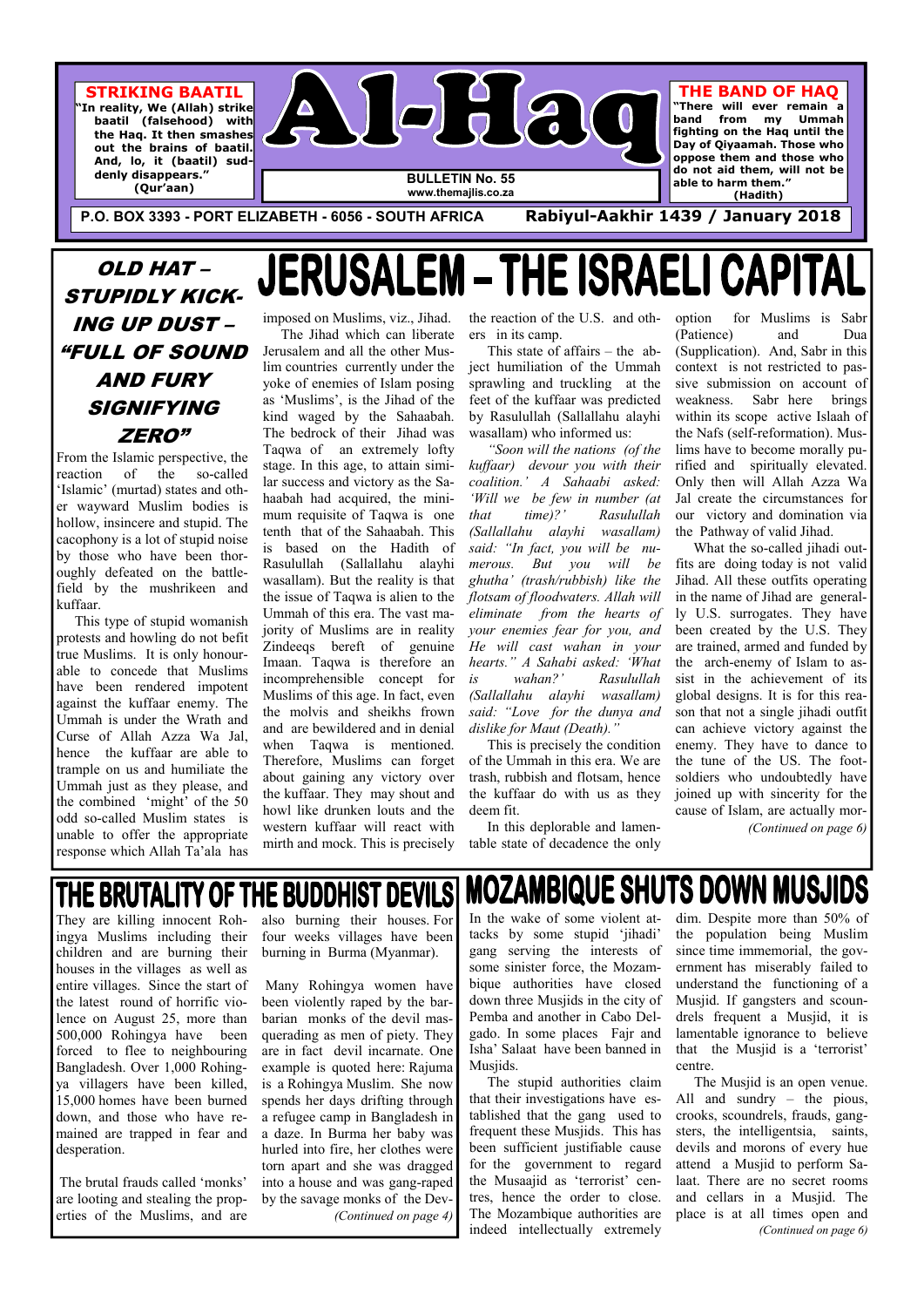## THIS IS THEIR THANKS AND GRATITUDE

This is the thanks and kind of gratitude which Bosnia has offered as payment for the noble sacrifices and services which the Mujahideen had rendered to the Muslims of Bosnia at a time when they (the Bosnians) were being massacred, pillaged, plundered and raped by the barbarian Serbs.

 The ingratitude of the Bosnian authorities was a foregone conclusion. It did not come as a surprise, for it was no secret that the Bosnians were supported by the U.S. against the Serbs for its own conspiratorial agenda. At that time, during the height of the war, we had mentioned that the Mujahideen would be tolerated in Bosnia as long as American interests are served. When the U.S. will decide to broker peace between the warring factions, the Mujahideen would be

booted out. This is precisely what has happened.

 The very same scenario prevailed in Afghanistan where the Jihad against the then Soviet Union was being conducted under U.S. auspices and total backing with the American stooge states such as Saudi Arabia and Pakistan being in the front line.

 After the American objective was achieved, namely the expulsion of the Russians, the U.S. terminated its operations in Afghanistan. Then, Pakistan acting under command of the U.S. began hounding, arresting, torturing and expelling the Numerous Arab Mujahideen who had fought in Afghanistan against the Russians. Many were rendered for torture in U.S. black camps.

 The lesson which the Mujahideen of this age have miserably failed to even understand is that a valid Jihad cannever be waged under kuffaar direction and with kuffaar aid being the mainstay of the Jihad. Aid for a true Jihad comes from only Allah Azza Wa Jal as the Qur'aan Majeed states:

*"And, there is no aid except from Allah, The Mighty, The Wise."* 

 *"If you aid (the Deen of) Allah, He will aid you, and plant your feet (firmly against your enemy)."* 

 *"And Allah suffices in war for the Mu'mineen."*

Unfortunately, the Mujahideen as well as the Muslim Ummah of today miserably fail to understand that all the defeats and disgraces Muslims are suffering today are the consequences of gross disobedience, transgression and rebellion against Allah Ta'ala.

 It is the same scenario in Palestine, Burma, Kashmir, Afghanistan, Somalia, Syria and wherever else there are pockets of Mujahideen waging some kind of jihad activity.

 Palestine and Kashmir have been struggling in their respective conflagrations for the past 70 years. Today they are weaker and more hemmed in by the kuffaar than what they were 70 years ago. The greater their suffering, the further have they drifted from the Deen, hence there does not seem the slightest prospect of success and victory.

 The moral condition of Muslims, including the Mujahideen is rotten. They are rotten in all spheres of life. Not even the fragrance of the Deen emits from them. The horizon is intensely dark with no signs of change for the better. We can only supplicate to Allah Ta'ala to guide this flagrantly evil Ummah back to *Siraatul Mustaqeem.*

## BOYCOTTS – THE SHARIAH'S STANCE

**Question: What does the Shariah say about boycotting Israeli goods? If a group organizes such a boycott, does it become incumbent on the community to observe the boycott? Is it permissible to pressurize people to observe the boycott, and to label them traitors for not observing the boycott?** 

**Answer:** Firstly, it is necessary to ascertain who the people are who initiate these boycotts. The initiators are all faasiq and faajir men and women whose relationship with the Deen is extremely deficient. The type of activities they indulge in to highlight their boycotts of Israel, confirm their fisq and fujoor. They descend to hooliganism and haraam acts. There is no regard for the Shariah's commands and prohibitions.

 The very first disqualification of a movement or an activity is the fisq and fujoor of its leaders/ initiators. If the initiators are fussaaq and fujjaar, the movement stands condemned. It will be a ploy of Iblees.

 It is not permissible to follow the ways and methods of fussaaq and fujjaar. Those who blindly

follow the hoodlums who engineer these boycotts are imbeciles, incapable of straightthinking and ignorant of the Shariah. All the haraam methods of the kuffaar are adopted by the fussaaq and fujjaar.

 Secondly, no group of people has the right to impose their personal ideology on others. The Shariah does not command boycotts. Even if all limits of the Shariah are observed in a boycott action, the group cannot impose its will and method on those who refuse to participate. Nowadays there is generally loud clamour and demand for freedom of expression, freedom of thinking, etc. Whilst these clamours and demands bring within their scope even haraam, immoral filth and moral pollution, the hoodlums seek to intimidate non-participants and pressurize them to accept the boycott -ideology of the fussaaq and fujjaar.

 Even if such a boycott is initiated by genuine Ulama, no one is under Shar'i compulsion to toe the line, and no one has the right to label the nonparticipants negatively.

 Thirdly, those who initiate the boycotts against Israel are opportunists and insincere. Their agenda is usually monetary gain for themselves, which they acquire dishonestly from the fundraising which is a necessary corollary of these boycottactivities.

 Fourthly, they embark on boycotts of only Israel while there are greater and worse scoundrels than Israel. One never hears boycotts against the U.S.A. or China or India for example although America is the backbone and the chief protector of Israel. Furthermore, the U.S. has brutally oppressed, killed and injured millions of Muslims. The U.S. has mercilessly destroyed the lands of Muslims. Yet none of these fussaaq opportunists breathes a word of boycott against this enemy of the Ummah.

 Then there is the brutal China which has exterminated millions of Muslims. Repression and oppression are perpetrated on Muslims to this day in China. Genocide of Muslims is the stated policy of the evil Hindu cowworshippers. Killing Muslims to

honour their cows is an act of high merit for the Hindu idolaters. Brutal rioting against Muslims is a recurring event in India, but no one calls for boycotting the filthy cow-worshippers who relish drinking cow urine.

 While these opportunists pursuing their own ulterior motives call for boycotting Israel, Hamas itself is constrained to accept Israeli aid which is paid for by the enemy of Hamas, viz., the West Bank rulers. Thousands of Palestinians work in Israel, earning their livelihood at the hands of the Yahood. Israel supplies Gaza with electricity and fuel which are being paid for by the kufr PA (Palestinian Authority) who woos and bootlicks all the kuffaar to the total exclusion of Allah Azza Wa Jal. The PA even pays the salaries of Gaza's civil servants. But of recent, they have begun tightening the screws by cutting the salaries and refusing to pay Israel for the fuel and electricity used by the Hamas people of Gaza.

 The whole boycott exercise is a massive fraud to fill the pockets of racketeers and deceits.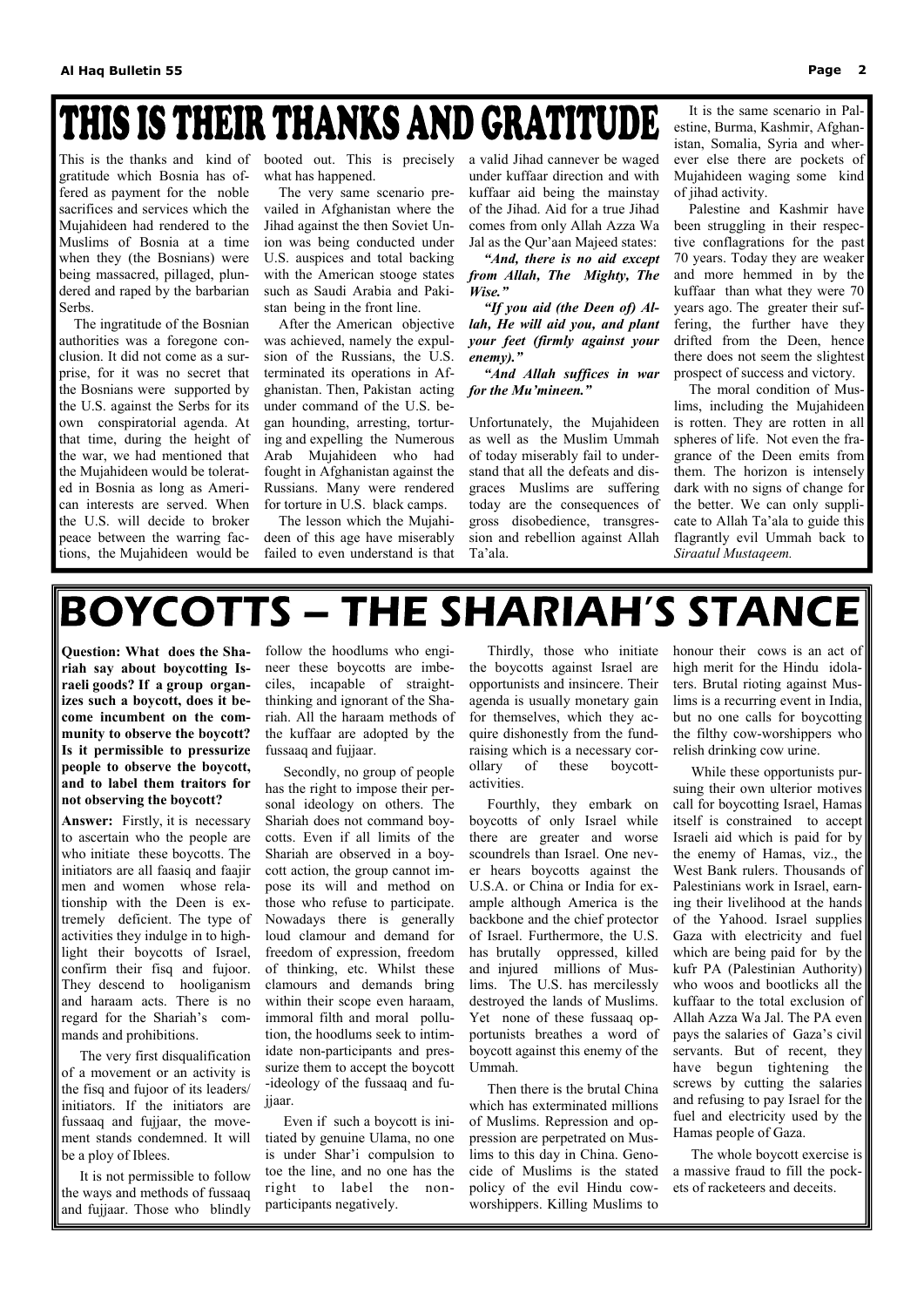### Deadly Bombing in Kabul Is One of the Afghan War's Worst Strikes

KABUL, Afghanistan — A truck bomb devastated a central area of Kabul near the presidential palace and foreign embassies on Wednesday, one of the deadliest strikes in the long Afghan war and a reminder of how the capital itself has become a lethal battlefield.

In one moment, more than 80 lives ended, hundreds of people were wounded and many more were traumatized, in the heart of a city defined by constant checkpoints and the densest concentration of Afghan and international forces.

 President Ashraf Ghani, whose palace windows were shattered in the blast just as he had finished his morning briefing, called it "a crime against humanity." President Trump called him to offer condolences.

 The bombing happened just as the United States is weighing sending more troops, deepening its entanglement, to try to slow or reverse government losses to the Taliban insurgency this year. ..... Kabul's vulnerability to such an attack spoke volumes to the frustrations of stabilizing the country despite 15 years of American-led military intervention to thwart the Taliban, coupled with hundreds of billions of dollars in foreign aid to a population that for the most part has known only war.

Security has steadily worsened since 2014 and the end of the main NATO combat mission, which at its peak featured more than 100,000 American troops and tens of thousands more from alliance partners like Britain. The current international force in Afghanistan numbers about 13,000 — about 8,400 of them are American — mostly tasked with training and advising the Afghan forces.

.......Over the years, the Haqqanis have made an industry of largescale attacks on the capital, and the militant cell has become integrated in the central leadership of the Taliban.

The deputy interior minister, Gen. Murad Ali Murad, said that besides the more than 80 people killed, with the death toll sure to rise, at least 463 had been wounded. .....But for an explosion that shattered windows within a mile, a few steps off target made little difference.

 For more than two hours, smoke rose from the blast site, a 13-foot crater centered on a vast circle of destruction. The German Embassy, where officials said employees had retreated deeper into the compound after an earlier warning of a threat against them, was extensively damaged, with dozens of windows blown in.

"There was a big tremble, and then we heard a massive explosion," RaminSangar, a cameraman at a television channel near the bombing site, said as he was loaded into an ambulance. "All the windows are broken. Our studios collapsed."

As security forces established a wide cordon and ambulances whizzed between hospitals and the street, dozens of people gathered on each side of the cordon, inching closer in hopes of hearing any good news at all about their missing.

 There was a heavy security presence, including forces from the United States-led coalition, and helicopters circled overhead. Emotions were running high, as the Afghan security forces and emergency medical workers, too, were working while fasting.

Intelligence officers closely checked the paperwork of emergency workers, fearing that they might have been infiltrated by militants planning a follow-up attack. At one point, after a senior police official tried to pass the cordon with a large entourage of guards, a scuffle broke out, and the police and intelligence officers faced off with their weapons ready. But the situation was quickly defused.

## **BOOTLICKERS ARE SLAVES OF THE DUNYA**

**"Our Hadhrat Haaji Saahib (Haaji Imdaadullah, the Shaikh of Hadhrat Maulana Ashraf Ali Thanvi) used to take pride and say: '***Alhamdulillah! In our Silsilah all are from the assembly of Talaba (Students of Deen) and the Ghuraba (the Poor). That durwaish by whom gather generally prominent people, such as state officials, is himself a dunyadaar (a man of the dunya). The rule is: 'Birds of a feather flock together."* 

USTI CD tice. Ma'moon commented: "It ration regarding Kisra. opened. He descended into the has reached me that the earth The Khalifah Ma'moon then tomb. When he reached Kisra's It was mentioned to Khalifah does not devour the bodies of went to Persia (which was at that body, he (Ma'moon) opened the Ma'moon that Kisra, the Persian just kings. It is my intention to time under Islamic domination). face. He was astonished to see an emperor was famed for his jusascertain the veracity of this nar-He had the tomb of Kisra *(Continued on page 6)* 

*(Maulana Ashraf Ali Thanvi)*  Rasulullah (Sallallahu alayhi wasallam) said: *"The most detested qurraa' (qaaris) by Allah, are those who visit (and associate with) the rulers."* Regarding these bootlicking sheikhs, molvis and quack peers (spiritual guides), the Qur'aan Majeed states:

*"They take the kaafireen as friends besides the Mu'mineen. What! Do they search for honour from them? Verily, all hon-*

*our is for only Allah." (An-Nisaa', Aayat 139)* 

 A very salient feature of the munaafiqeen masquerading as Muslims is their bootlicking of rulers and state officials, and also of the wealthy. Their eyes are glued on the nafsaani and worldly gains which they acquire from their bootlicking endeavours. The Qur'aan also states:

*"Verily, numerous of the people are faasiqeen. What! Do they search for the law of jaahiliyyah. Whose law is more beautiful for the people who have implicit faith than the Law of Allah? O People of Imaan ! Do not take the Yahood and Nasaara as friends. They are mutual friends (among themselves). Whoever from you (O Muslimeen!) befriends them, verily he is of them. Verily, Allah does not guide people who are transgressors. You will see those in whose heart is a disease (of nifaaq and kufr) slinking among them* 

*(among the Yahood and Nasaara), saying: 'We fear that the vicissitudes of life will befall us." (Al-Maa-idah, Aayaat 49, 50, 51 & 52)* 

 The bootlicking molvis and sheikhs of our age acquit themselves like the munaafiqeen described in the aforegoing Qur'aanic Verses. They crawl disgracefully behind the fussaaq, fujjaar and kuffaar rulers and the wealthy, licking their boots for the acquisition of monetary and other gains of the dunya. In the words of Rasulullah (Sallallahu alayhi wasallam), they follow the Yahood and Nasaara right into *"the lizard's hole".* 

Instead of bowing in submis-

sion to Allah Ta'ala, cultivating Taqwa and Yaqeen on the ordainment of Allah Azza Wa Jal, the *maradh (disease)* in their hearts constrain them to look askance at the shadows of these Yahood and Nasaara enemies of Islam.

In all Muslim countries there

is the fraternity of the ulama-esoo' who bootlick the rulers, issuing corrupt 'fatwas' to legalize and halaalize the zulm and kufr promulgation of *baatil* laws which these vile rulers enact in obedience to the dictates of their masters such as the U.S.A.

 Rulers such as the King Salmaan, his non-Muslim son, Sisi of Egypt and others of this ilk are the bootlickers of the kuffaar Yahood and Nasaara, that is, of the U.S.A. and Israel. Crank molvis and false sheikhs are the bootlickers of the kuffaar regimes in their respective countries. The molvis, sheikhs, the daarul ulooms and the khaanqas of this age are all suffering from the disease of bootlicking. This is the *wahn* which Rasulullah (Sallallahu alayhi wasallam) said that Allah Ta'ala will cast into the hearts of Muslims in the age in close proximity to Qiyaamah. When the Sahaabah asked for the meaning of *wahn,* Rasulullah (Sallallahu alayhi wasallam) said: *"Dislike for Maut and love for the dunya."*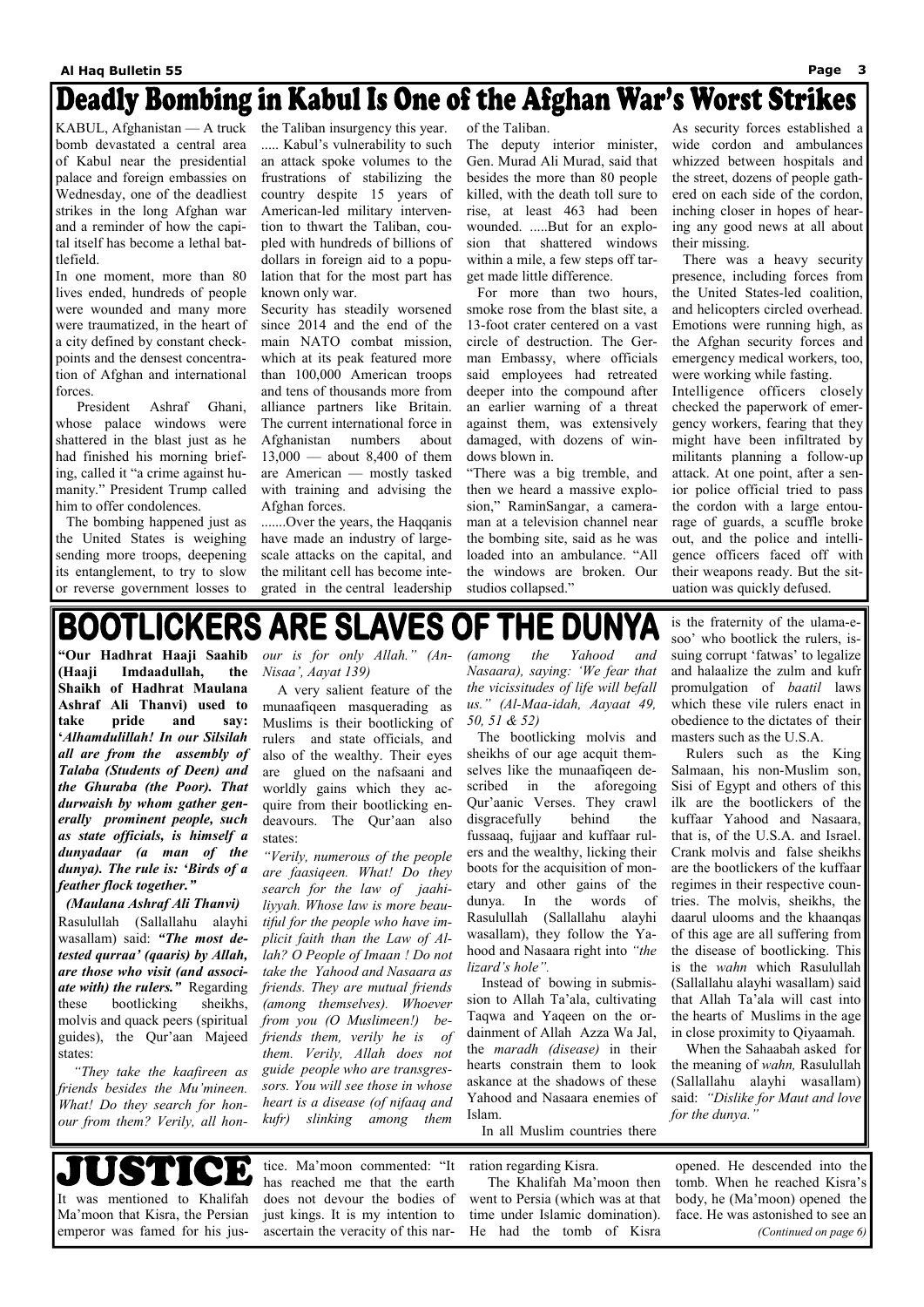### MOLESTING MUSLIM WOMEN

 "I am in a state of disquiet. In my city which is Montepuez, the Province of Cabodelgado in Mozambique, the authorities ordered that Muslim women cannot use the Niqab due to the confusion of the Al Shabab attack that occurred recently in Mucimbua at the beach. Whoever is seen wearing the Niqab will be arrested by the police.

### **A Sister from Mozambique**  people are violently targeting **writes:**

 One day recently, a woman who was in hijab was attacked by the population in a locality near my city, and myself and a friend were vulgarly abused because we were wearing our Niqab in the street. I want to know what is the Shariah's advice in this situation? Do we have to abandon wearing Niqab ?"

**Answer and Advice** 

While the Mozambique authorities have banned the public wearing of Hijaab, and while the

Muslim women in Hijaab, Allah Ta'ala orders Muslim women in the Qur'aan Majeed to remain indoors. This command of Allah Ta'ala has greater emphasis and relevancy in the situation prevailing in your country.

 Even when there is no hostility towards Muslims, then too it is not permissible for Muslim women to roam around in the streets. Wearing Hijaab dress does not justify their emergence and prowling around in public. Their homes are their holy sanctuaries. In their homes they are safe. Outside in the streets they expose themselves to the shayaateen, fussaaq, fujjaar and kuffaar.

 The only solution for the problem is for women to remain within the precincts of their homes. Hijaab is not confined to dress – the cloak and niqaab. The very first obligatory demand of Hijaab is to remain at home.

### THE NOBLEST JIHAAD

il.

 All of this is just the tip of the iceberg. The description of the actual inhuman, ghastly and grotesque acts of barbarism committed by the Burmese Buddhist Devils is simply beyond words.

 Burmese expert Dr Maung Zarni has this to say about Buddhism: "I think we should stop romanticising Buddhism and Buddhists as more peaceful than any other people." He added, "There is a romanticised, rosy, orientalised view of Buddhism

among the English speaking population around the world and other non-English speakers as well … but that's just so false."

 What have you got to say regarding the criminal and inhuman actions of your fellow Buddhist Monks of Myanmar? It is simply amazing that some 400,000 Buddhists, who live in the Cox Bazar (Bangladesh) where all Rohingya Muslims have fled to, are safe along with their temples. No one is taking revenge on innocent Buddhists here.

While it is just proper and in

line with Islamic teachings not to extract vengeance from those not involved in the atrocities, hence the safety and peace Buddhists are experiencing in Bangladesh, it is necessary to mention that these 'peaceful' Buddhists in other countries are neither innocent nor peaceful. They pretend to be 'innocent' and 'peaceful' when they are in foreign lands where they are unable to assert their inherent barbarism and savagery.

### **MUSLIMS ARE EMULATING** *A Brother from Australia*  most overnight. Despair has *writes:*

 Remember that all worshippers of idols are the worst scum of humanity. Their overt 'peaceful' display is a massive fraud. These devils masquerade as peaceful

and innocent human beings.

 Nevertheless, despite the satanism, barbarism and savagery of their co-religionists in Burma, Muslims are not permitted by Islam to retaliate with injustice. Muslims may not acquit themselves like the savage idol worshippers. Vengeance may not be extracted in other countries against the Buddhists for the ghastly atrocities their brethren are perpetrating in Burma. Furthermore, Muslims should understand that the universal calamities with which the Ummah is today afflicted, is the infliction of Allah's Athaab for this flagrantly rebellious and evil Ummah of this era.

*(Continued from page 1)* 

Rasulullah (Sallallahu alayhi wasallam) said: *"The noblest Jihaad is to state the truth in the presence of a tyrannical king."* Imaam Sarakhsi (Rahmatullah alayh), died 482 Hijri who was among the most senior Hanafi Fuqaha, was famous for his practical implementation of this command of Rasulullah (Sallallahu alayhi wasallam).

 When he proclaimed the Haqq to the zaalim (cruel) Sultan, he was imprisoned in a well in the city of Oozjhand. During his confinement in the well, his students would assemble on top at the mouth, and Imaam Sarakhsi would conduct his *dars*  (impart lessons) from the bottom.

Without any kitaab whatsoev-

### THE QUR'AAN

er, and purely from his *Nooraaani* heart, he dictated to his students the wonderful Hanafi Fiqhi kitaab, *Al-Mabsoot*  which is in 15 volumes. He furthermore dictated the Kitaab Sharhul Ibaadaat and the Kitaab Sharhul Iqraar during his state of imprisonment.

 Ulama and Talaba should take note and should endeavour to conduct their lives in the Shadow of these illustrious Akaabir Fuqaha. We say 'Shadow' as it is impossible for us wallowing in fisq and fujoor in this era in close proximity to Qiyaamah and far from the age of Nubuwwat to emulate the practical examples of these Fuqaha for whom our lives have to be sacrificed. *"O People of intelligence! Take lesson." (Qur'aan)*

Rasulullah (sallallahu alayhi wasallam) said:

*"Verily, Allah will elevate some* 

*people with this Qur'aan, and He will h u m i l i a t e some with it."* 

The Sahaabah were the men who had clung to the Qur'aan in privacy and in public. They were embodiments

of the Qur'aan. With the Sword, the Sahaabah planted the Standard of Islam on the hilltops of the world, and with the Qur'aan they raised the glory of Allah's Word. Thus, Allah Ta'ala honoured them. He made them the masters and rulers of the world.

 Thereafter, when the Muslim Ummah discarded the Qur'aan in privacy and in public, and when they enslaved themselves

> to the cultures of the kuffaar, Allah Ta'ala humiliated Muslims with the imposition of kuffaar domination.

"My home town is Melbourne Australia. The changes of last decade are so profound. Of late, all car manufacturers, American and Japanese have shut up shop and moved overseas. The opportunities for the young have evaporated alset in. **Eight suicides per day.** 

THIS IS KUFR CULTURE WHICH

 Worst of all, for Melbourne, it has been designated by The Economist etc. as "The most liveable city in the world" for six years running. Of course, flooded with "high rollers" etc. the moral corruption is

ever deepening crisis.

 Monday it was announced that Gonorreah has increased 63% in 2016. So much homelessness, etc. Gambling in Australia is highest per capita in world, etc., alcohol drugs, .... A fabulously wealthy land, but paganism is the big goer."

### THE BRUTALITY OF THE BUDDHIST DEVILS

"If Allah aids you, no one can over-power you. And, if Allah withholds (His aid) from you, then who is there besides Him to aid you?" (Qur'aan)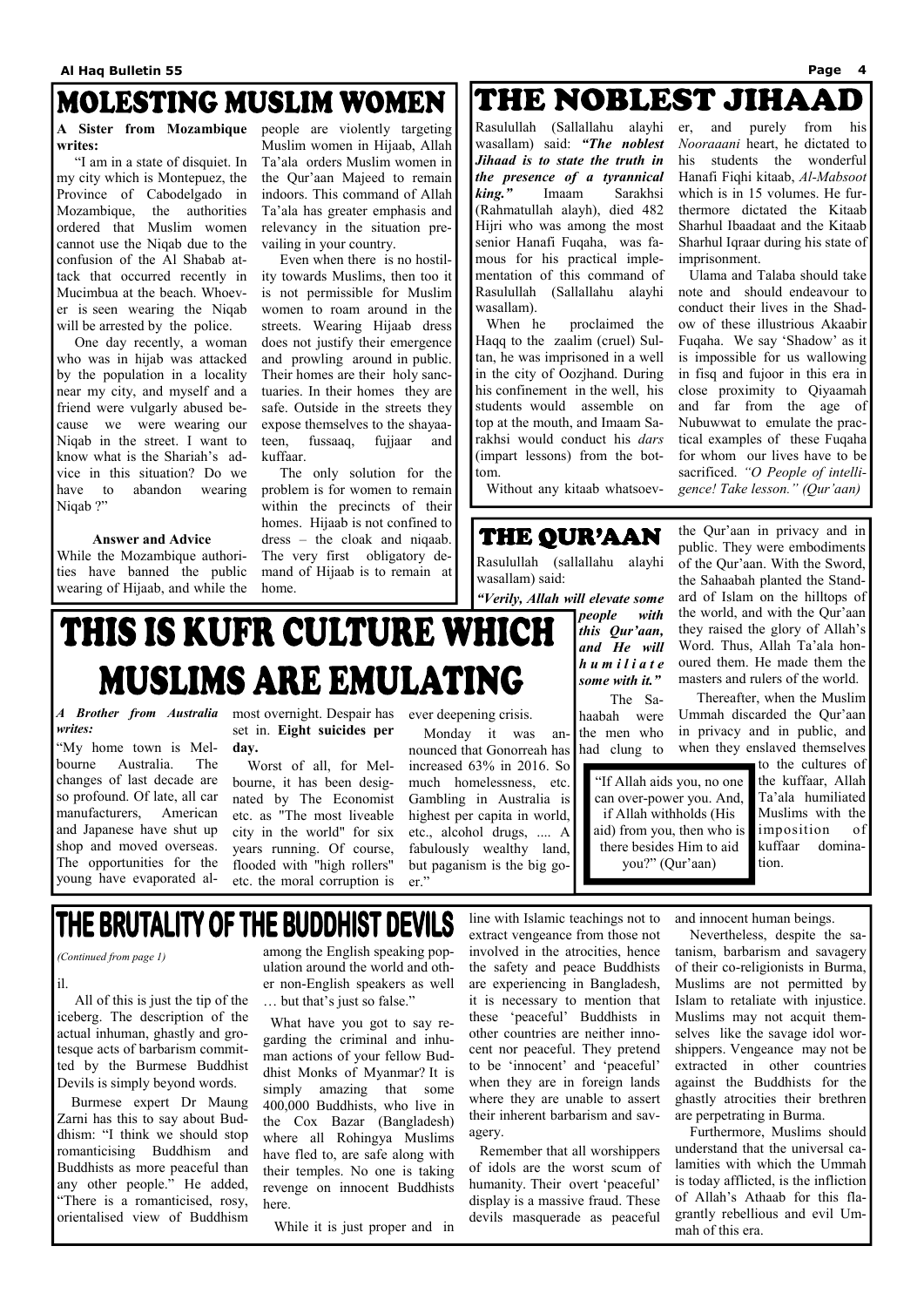## THE PHARMA TERRORISTS

### **Lawsuit accuses big pharma firms of funding terrorist organizations in Iraq**

*"Public hospitals were converted into terrorist bases where Sunnis were abducted, tortured, and murdered. [Health Ministry] ambulances transported Jaysh al-Mahdi death squads around Baghdad. Armed terrorists openly patrolled the halls of [Health Ministry] headquarters in downtown Baghdad, which became too dangerous for Americans to enter and which one percipient witness described as a 'Mahdi Army camp,' "* **the lawsuit reads."** 

More than 100 US veterans and relatives of American soldiers killed or wounded in Iraq have sued five major pharmaceutical corporations for knowingly financing Iran-backed terrorist organizations in Iraq.

 A lawsuit filed in US District Court in Washington, DC on Tuesday claims that AstraZeneca, General Electric, Johnson & Johnson, Pfizer and Roche Holding financed terrorist organizations that have killed hundreds of American soldiers in Iraq.

 The companies have been accused of paying kickbacks to officials in Iraq's Health Ministry at a time when the office was controlled by the Jaysh al-Mahdi, or Mahdi Army, an Iraqi militia backed by Iran.

 Although Jaysh al-Mahdi is not considered a terrorist organization by the US State Department, the Shia militia was backed by Hezbollah, which is designated as a terrorist organization. The lawsuit also includes 27 pages of itemized deaths and injuries American troops sustained from Jaysh al-Mahdi from 2005 to 2009.

 The lawsuit argues the companies financed the terrorist organization by paying bribes to Health Ministry officials worth as much as 20 percent of a total contract's value.

 The plaintiffs argue the companies paid Health Ministry officials these *"commissions"* by providing extra drugs and equipment. The lawsuit argues that these *"free goods"* were deliberately packaged in *"a manner conducive to street resale,"* which ensured Health Ministry officials could then sell them on the black market or give them to fighters directly.

 The plaintiffs also argue that the companies created a *"slush fund"* from 2004 to 2013 designed to pay for after-sales support and other services, but the

money was really for the Health Ministry officials.

### **ISMAA-ILIS – THE FOLLOWERS OF AGA KHAN ARE KUFFAAR** About Ismailis (Agha Khaanis),

 The plaintiffs argue that by making these payments, the companies *"aided and abetted Jaysh al-Mahdi's terrorist operations against Americans in Iraq."*

 Beginning in 2004, the Health Ministry began requiring foreign companies to pay these *"commissions"* in order to win contracts. After the US invasion of Iraq threw the country into sectarian violence, Jaysh al-Mahdi, whose members swore fealty to anti-American cleric Muqtada al-Sadr, took over the ministry.

 Under their control, the lawsuit says the ministry *"functioned more as a terrorist apparatus than a health organization."*

 *"Public hospitals were converted into terrorist bases where Sunnis were abducted, tortured, and murdered. [Health Ministry] ambulances transported Jaysh al -Mahdi death squads around Baghdad. Armed terrorists openly patrolled the halls of [Health Ministry] headquarters in downtown Baghdad, which became too dangerous for Americans to enter and which one percipient witness described as a 'Mahdi Army camp,'"* the lawsuit reads.

 The Health Ministry became a cover for Jaysh al-Mahdi, which

some US officials began calling *"the pill army,"* because the fighters were paid in pills rather than money, according to the lawsuit.

 The lawsuit cites a Pentagon press release, which stated that a senior official with alleged ties to the Jaysh al-Mahdi militia *"orchestrated several kickback schemes by using inflated contracts for ministry equipment and services."*

 *"These kickbacks, which officials believe have funneled millions of US dollars to militia elements, support sectarian attacks and violence targeting Iraqi civilians,"* the Pentagon said.

 The lawsuit argues that the companies knew the Health Ministry was being run by a terrorist organization and cited how they have previously paid large sums of money to settle similar charges in the past.

 In 2011, Johnson & Johnson paid \$70 million to settle charges that its subsidiaries paid kickbacks to win contracts in Iraq and other countries. GE also paid more than \$23 million in 2010 to settle charges that it had paid kickbacks for Health Ministry contracts under the Oil-for-Food program.

 *"Most of the defendants have a documented history of paying bribes that supported terrorism under Saddam,"* Ryan Sparacino, one of the plaintiffs' attorneys, told the Financial Times.

an ex-Ismaili, Zuker Main warns Muslims of their vile beliefs of kufr. Among their evil beliefs and practices, he enumerates the following:

Dear Brothers-Sisters

As-Salaamu Alaikum WarahmatullahiWabarakatuhu

 May I for the sake of Allah Ta'ala, His Deen and the Muslim Ummah, request you to please consider the following facts very carefully and decide on your responsibility before Allah Ta'ala in this matter.

 I am a revert to Islam. I was an Ismaili before - a follower of the Aga Khan. And I perceive an important Da'wah responsibility which the majority of Muslims are for some reason or other ignoring. I am not getting you into petty sectarian issues, but a very important matter - please judge

for yourself:

1. The Ismailis (followers of the Aga Khan) all professedly believe that the Qur'an was time bound and was not meant to be a Universal message for all times. They believe that their spiritual leader, Karim Aga Khan, is the "walking - talking Qur'an" and his "religious pronouncements", whatever they may be, are the "guidance" for the present times. The fundamental article of faith that there will not be any NEW revelations or "wahy" after the Qur'an, is being completely violated by the Ismailis. 2. The Aga Khan has officially declared himself, before his followers, as the "Mazhar of Allah on earth". The word "mazhar" means "copy" or "manifestation". Consequently, these Ismailis who call themselves 'Muslims' do "sujood" before him. So even the

3. The Ismailis are not instructed to offer the Islamic Salaah, observe Saum or perform Hajj. They have replaced Salaah with certain shirk-infested dua'as (thrice a day). They are told that

4. The Aga Khan and his appointees 'forgive the sins' of the followers on regular basis. Ismailis are misled into believing that they will not be questioned on the Day of Judgment for the sins that are already forgiven in their Jamat khanas (community centers). Forgiving of sins is the exclusive prerogative and privilege of Allah Ta'ala alone. Qur'an 3:135.

primary axiomatic principle of Tawheed is being fundamentally and formally violated by them. their Hajj is a personal "Glimpse" (Deedaar) of Karim Aga Khan. 5. Against this backdrop, most of the poor (spiritually poor) Ismailis who are not introduced to al-Furqan are confused and misguided. Hence, Ismailis are very easy prey to missionary efforts by various Christian groups and Baha'is. I have known a couple of young ex-Ismailis who are today preaching "Pauline Christianity" to Ismailis as evangelical missionaries. 6. Karim Aga Khan's own daughter Zahra having married a practising Christian has opened the gates for young Ismailis girls to follow the footsteps of a family member of their beloved Imam-e -Zaman. The parents of the Ismaili girls who wish to marry outside of Islam have no recourse but to let them go. 7. The Aga Khan has made Halaal for the Ismailis that which Allah has made Haraam for the *(Continued on page 6)*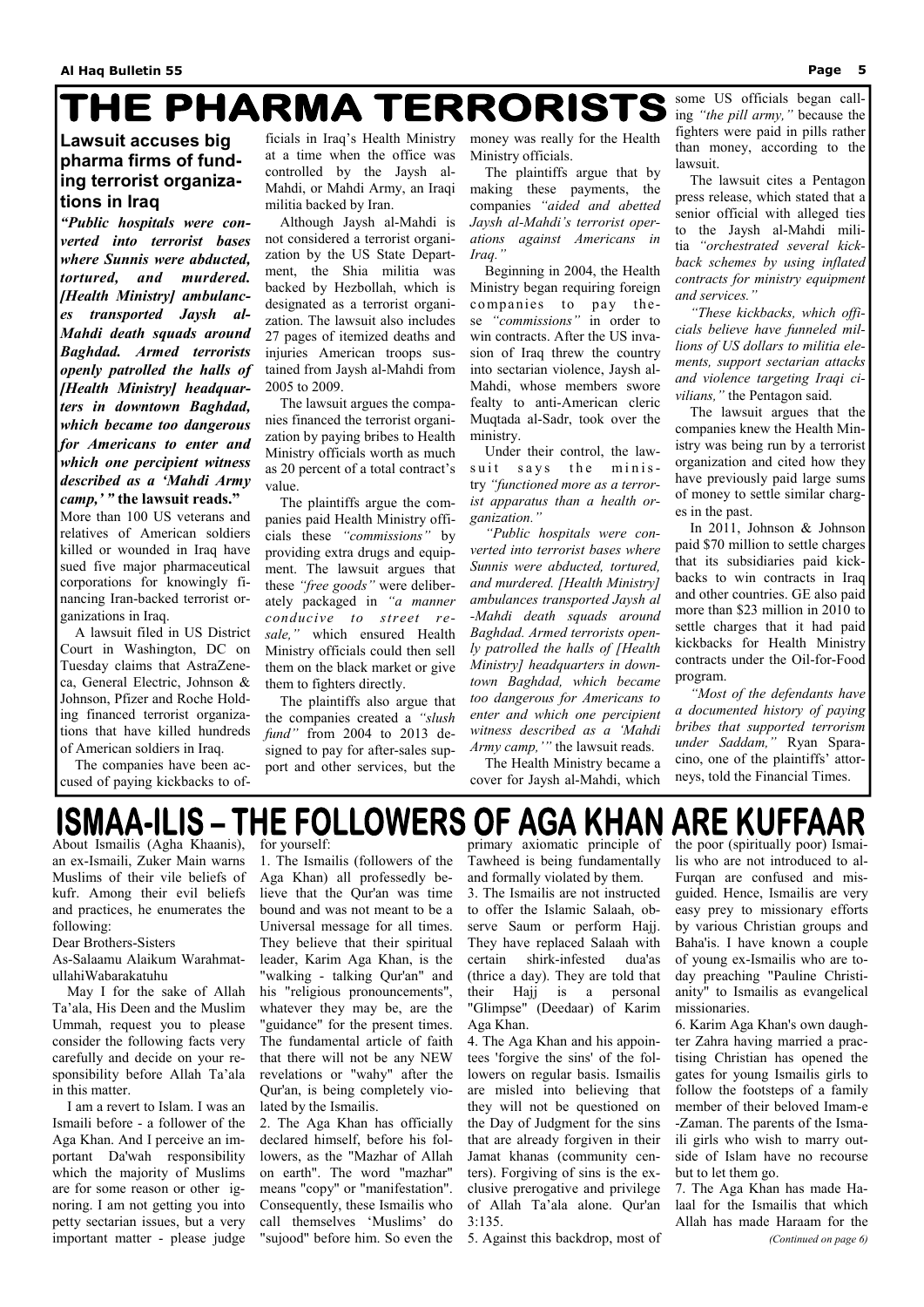## **MOZAMBIQUE SHUTS DOWN MUSJIDS**

available for 24 hour government surveillance. However, the ignorant authorities reacting stupidly, ludicrously and unjustly closed down the Musjids.

 If the authorities had managed to establish that the gangsters who had committed violence in the name of 'jihad' had frequented the three Musjids for Salaat, why could they not establish with regard to the Musjids whatever they have conjectured and associated with the Musjids?

By closing the Musjids, the

government has fallen into the trap of the sinister foreign force which has orchestrated the 'jihad' attacks. This move of the ignorant authorities as well as other anti-Islam acts such as banning Hijaab, will lead to an increase in gangsterism in the name of 'jihad'. The sinister force will utilize these stupidities of the government to gain more recruits in the name of 'jihad'. Violence is therefore set to escalate and more repression and injustice for Muslims are in store in Mozambique.

The Muslim community in

## **JUSTICE** dered with gold.

the country has very loose ties with Islam. They are even anti-Sunnah. Such an Islamically miscreant community will not engage in any anti-government activity in the name of 'jihad'. The community leaders – molvis and sheikhs – are inveterate government bootlickers. Gross Imaani deficiency constrains such despicable spineless conduct.

 If the Mozambique intelligence apparatus can only inject some brains in their extremely deficient system of investigation,

the government would then be in a better position to understand what is happening in the name of 'jihad' by a handful of louts employed by some sinister foreign force to destabilize the country to enable it (the sinister force) to pirate off the oil wealth in the region where this satanic so-called 'jihad' has been initiated by an unknown gang.

 In the final analysis the repression and injustices in the making in Mozambique are a form of Allah's *Athaab* for Muslims who have drifted far from Siraatul Mustaqeem. This is the disease and the rot which is gripping the entire Ummah all over the world.

## **JERUSALEM-**THE ISRAELI CAPITAL

#### *(Continued from page 1)*

humans. Taking of interest (usury) is not forbidden by the religious instruction classes run by the "Tariqaah" board of the Ismailis. As a matter of fact, the much publicized "Venture Capital" program (details on the website of FORBES Magazine search under "Aga Khan"), of loaning funds on interest by the AKFED (Aga Khan Fund & Economic Development), has been a great success. Similar entrepreneurial projects are now being actively promoted and introduced to poor Muslims of Tajikistan and neighboring areas. 8. The Muslim Ummah and the various Muslim leaders are not fully aware of these Un-Islamic

acts and beliefs of this community of less than two million members, who claim to be the Ismaili Muslims. Surprisingly, their leader Aga Khan claims himself to be a spiritual leader of 15 million Muslims and a Direct Descendant

of Nabi Muhammad (Sallallahu Alayhi Wasallam).

9. Earlier, one did not have authentic books on Ismailism, but it is not so anymore. There are two authentic books as well as one comprehensive web site exposing the inner practices of the Ismailis and the Proclamations (Farmans) of the Aga Khans. Hence, now you have no "hujjah" argument or excuse left before Allah Ta'ala for not taking up the task of inviting the misguided "Ismaili Muslims" towards the Deen of Allah

and not safeguarding them from committing unpardonable sin of Shirk.

10. The Aga Khan in collaboration with so many Western powers and aid, has set up the worldwide Aga Khan Development Network (AKDN) which runs several institutions and service companies both in the profit and

not for profit sectors. This network is very actively operating in Pakistan, India, Tanzania, Uganda, Kenya and Bangladesh, and has now started concentrating its efforts in Tajikistan and the neighbouring areas where there is a concentration of Muslims who have not known or openly prac- *(Continued on page 11)* 

#### *(Continued from page 5)*

ons. They have absolutely no idea of the conspiracies in which they have become entangled. The hierarchies of these so-called jihadi groups are in cahoots with the enemy. For monetary and other worldly objectives they have betrayed Islam and the Ummah. They have brought unimaginable hardship and misery to millions of ordinary Muslims who have been compelled to flee from their homes. Just look at Syria!

 Whatever Muslims have lost on the battlefield cannever be reclaimed by womanish protests and the methodology of the kuffaar. The only way for Muslims is the way Allah Ta'ala has ordained for the Ummah, and that way is Jihad. But, the Ummah currently is impotent and lying in disgraceful prostration at the feet of the kuffaar whose boots Muslims are delightfully licking and they believe that such deplorable humiliation is success, progress and honour. In this regard, Allah Ta'ala asks in the Qur'aan Majeed: *"What! Do you search for honour by them? Verily, all honour belongs to only Allah."*  their lands on the battlefield. Islam.

Jerusalem has been effectively under Israeli control, and so has Musjidul Aqsa, for many decades. What are all the silly noises being made about the stupid non-issue of Trump's recognition? When Muslims have been miserably and totally impotent to liberate Palestine by Jihad, what do they intend achieving by silly noises about Trump's silly recognition? Jerusalem is in the hands of the kuffaar. There is no doubt in this reality. There is no doubt in the reality that Muslims have been defeated and have lost Palestine, Musjidul Aqsa, and all

 The biggest victory of the western kuffaar is the successful installation of murtaddeen to be the governments in Muslim countries. All of these governments and rulers without a single exception are kuffaar surrogates. They are murtaddeen having renounced

 It is indeed the height of silliness and stupidity to howl and bray like asses over Trump's silliness. The kuffaar have effectively defeated the Muslims and taken control of Jerusalem and Musjidul Aqsa decades ago.

### *(Continued from page 1)*

extremely handsome face. The garments on him were intact. Nothing had changed. He saw in his finger a ring of such a precious red stone which no king had in his treasury. On the ring was a Faarsi inscription.

 Ma'moon was extremely surprised and flabbergasted, and he commented: "This man is a Majusi who worshipped the fire, yet Allah Ta'ala did not destroy his acts of justice which he meted out to his people." Then he ordered that the body be covered with a silken cloth embroi-

 On this occasion there was a slave with Ma'moon. When Ma'moon was not looking at the body, the slave managed to snatch the ring. Later when Ma'moon was informed of the theft, he ordered the slave to be whipped. The ring was returned and replaced on Kisra's finger. Ma'moon said: "This slave intended to humiliate us in the ranks of the non-Muslim kings. They would comment that Ma'moon is a thief who steals from graves." Then the Khalifah instructed that molten lead be poured over the tomb so that it may never again be opened.

## **ISMAA-ILIS - THE FOLLOWERS OF AGA KHAN ARE KUFFAAR**

#### *(Continued from page 3)*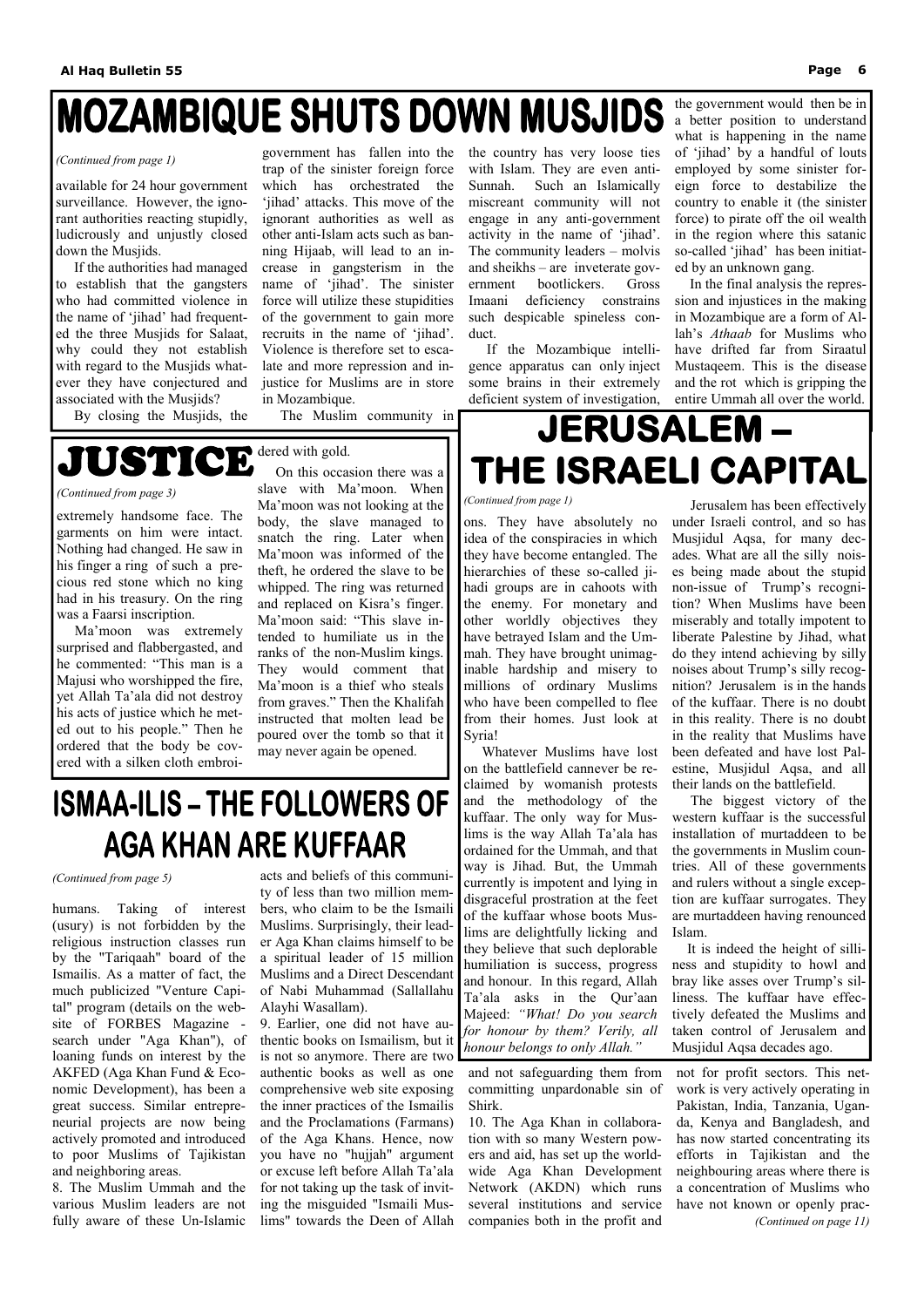## **INJUSTICE, TORTURE AND BRUTALITY OF U.S. COURTS AND JAILS**

### **THE LAMENT OF A BROTHER ENTRAPPED BY THE U.S. PLOTTERS**

A Brother who has been wrongfully jailed and horrendously maltreated and tortured in a U.S. prison, sent us his sad plight. We reproduce his letter verbatim:

 "My name is Raheel Mahrus Ubaydah (Christopher Cornell, prison No.72795061). I am currently imprisoned in a federal correction institution at Fairton, New Jersey (USA) serving a 30 year prison sentence. I am a Muslim prisoner that was set up by the government in 2015 on multiple charges, including terrorism.

 Prior to being set up by the government in 2015, I was active in the Cincinnati Muslim community. Back in 2015 I was targeted by the FBI for my religious beliefs as a Muslim in a sting operation where they created and facilitated a phony terrorism plot to have me entrapped and ultimately convicted to 30 years in federal prison. Given that I also have been placed on a life time supervised release following my incarceration which carries all sorts of restrictions along with it, making life hardly even livable.

 While incarcerated I have endured much ridicule and torture by both jail and prison staff for my religious beliefs as a Muslim that went unreported by the news media. While I was being painted out as some monster by the news media, I was being mocked because of my religious beliefs, attacked by officers, left in restraints while covered in pepper spray for hours on in, suffering from sleep deprivation, and remained long periods of time in complete isolation away from my family and the other inmate population.

 Since this all began I have been featured on dozens of TV shows, including ABC's 20/20. It concerns me greatly how non-Muslims are sentenced to light sentences as compared to Muslims who have similar charges being given decades in prison. I have recently filed a few motions for my appeal in hopes of getting justice. I have filed for Ineffectiveness of Council and Prosecutorial Misconduct. In these motions I show how my case involves a lot of corruption and discrimination from every side of the court room. There is no telling what the results may come out to be, especially with how corrupt this system has become in recent years and Donald Trump now stepping into office.

 I am having difficulty getting any justice and I am asking for your help. I am writing this to the Muslim brothers and sisters to help me get back my freedom.

If you truly support the prisoners and stand for justice then now is the time to prove it. I am asking the Muslim brothers and sisters to send out letters to "Judge Timothy S. Black" seeking my freedom from unlawful arrest, unjust imprisonment and torture I endured while unjustly imprisoned. You may state in your letters whatever you like and provide reason why I should be released. I would like to see an online campaign for my freedom as well. Please help me in any way you can. May Allah Ta' ala reward you for your efforts. Amin! Please remember me and my family in your sincere Du'a. Was-Salaam. *(End of letter)*

The contact details of the judge are:

Judge Timothy S. Black, Potter Stewart US Courthouse Cincinnati, Ohio 45202 – 3288, U.S.A.

#### **HE TREAC HERY** 1E UMMAF OF

**"Salaat is the (central) pillar of Deen."** 

**"Whoever neglects Salaat intentionally, has committed kufr." (Rasulullah – sallallahu alayhi wasallam)** 

**AFTER IMAAN, THE** first and foremost fundamental and practical obligation on all Muslims – males and females – is the regular and punctual performance of Salaat. The importance of Salaat is borne out by the fact that its imposition on the population by force is the first duty of the Islamic state. Thus, the Qur'aan-e-Hakeem states:

 "Most certainly Allah will aid those who aid Him (His Deen). Verily Allah is powerful and mighty. They are those – if We establish them on earth (to rule), they establish regular Salaat, pay Zakaat, command righteousness and prohibit evil. And, the ultimate decree of all affairs is for Allah. "

(Surah Al-Hajj)

 This gracious aayat of the Qur'aan Majeed sets out the first and primary obligations of the Islamic state. The very first command imposed on the Islamic rulers is the enforcement of Salaat.

 There is nothing as demanding and as important as Salaat in the life of the Mu'min. The act which tilts the Mu'min to Kufr is abandonment of Salaat, as the aforementioned Hadith states with emphasis.

 There cannever be any measure of success if Salaat is abandoned. The entire Structure of Imaan caves in and collapses when Salaat is abandoned. A Mu'min who abandons Salaat or who is not a regular performer of the Five Fardh Salaat is a *baaghi* (rebel/traitor) unto Allah Ta'ala. He becomes the enemy of Allah Ta'ala and the Islamic state is ordered to imprison, and finally execute him if he persists in his abandonment. The Shariah commands that Salaat be performed with Jama'ah even on the battlefield. Qadha of Salaat even while facing the enemy is intolerable. Yet, despite this great and vital importance and the fact that without steadfast adherence to regular performance of Salaat there is no practical Islam, over 90% of the Ummah all over the world, have abandoned Salaat. The humiliation and misfortunes which have overtaken the Ummah should now not be surprising.

 A survey of Musjid attendance for Fajr and Isha when almost all Muslims are at home, will reveal that between 2% and at the maximum, 10%, of the males in a community perform Salaat. And, of this hopelessly negligible number, half join the Salaat after its commencement, many missing even the first raka't. This is the putrid state of the regular musallis, even of the Ulama and Imaams of Musjids. This  $2\% - 10\%$  figure is the current norm all over the world.

 No one should be deceived by the abundance of musallis during Zuhr and Asr in business areas, and in Muslim countries. Relative to the population, the packed Musjid reflects the same lamentable percentage of musallis. In a business area, the musallis are from the entire city. They are not residents of the locality, hence the false perception conveyed by a full Musjid in such areas. The barometer is the Musjid in the residential area at the time of Fajr and Isha. This evil condition of the Ummah is more lamentable even on Hajj and Umrah journeys. The vast majority of those pro-

ceeding for Hajj and Umrah abstain from Salaat on the plane. In terms of their 'math-hab' of the nafs, safar (journey) abolishes Salaat. When the Jihaad Battlefield does not permit laxity, how is it possible that a journey of comfort absolves one of Salaat?

 The very first step in the sojourn of *Islaah* (moral reformation) of the Ummah of this age is observance of Salaat. Without rectifying this Pillar, everything else is futile. The question of reforming moral character does not remotely develop for a person in whose life regular Salaat is not the primary practice of ibaadat. There is no difference between such a person and a kaafir. The issue of *Islaahe-Nafs* concerns those who regularly perform Salaat, but whose moral life and character are absolutely disgraceful. Their family, social and business life in general is no better than the lifestyle and character of the kuffaar. Even regular musallis are bereft of Islamic morality. No one should therefore be in any quandary regarding the avalanche of miseries and misfortunes which have become our lot. The cause is no mystery.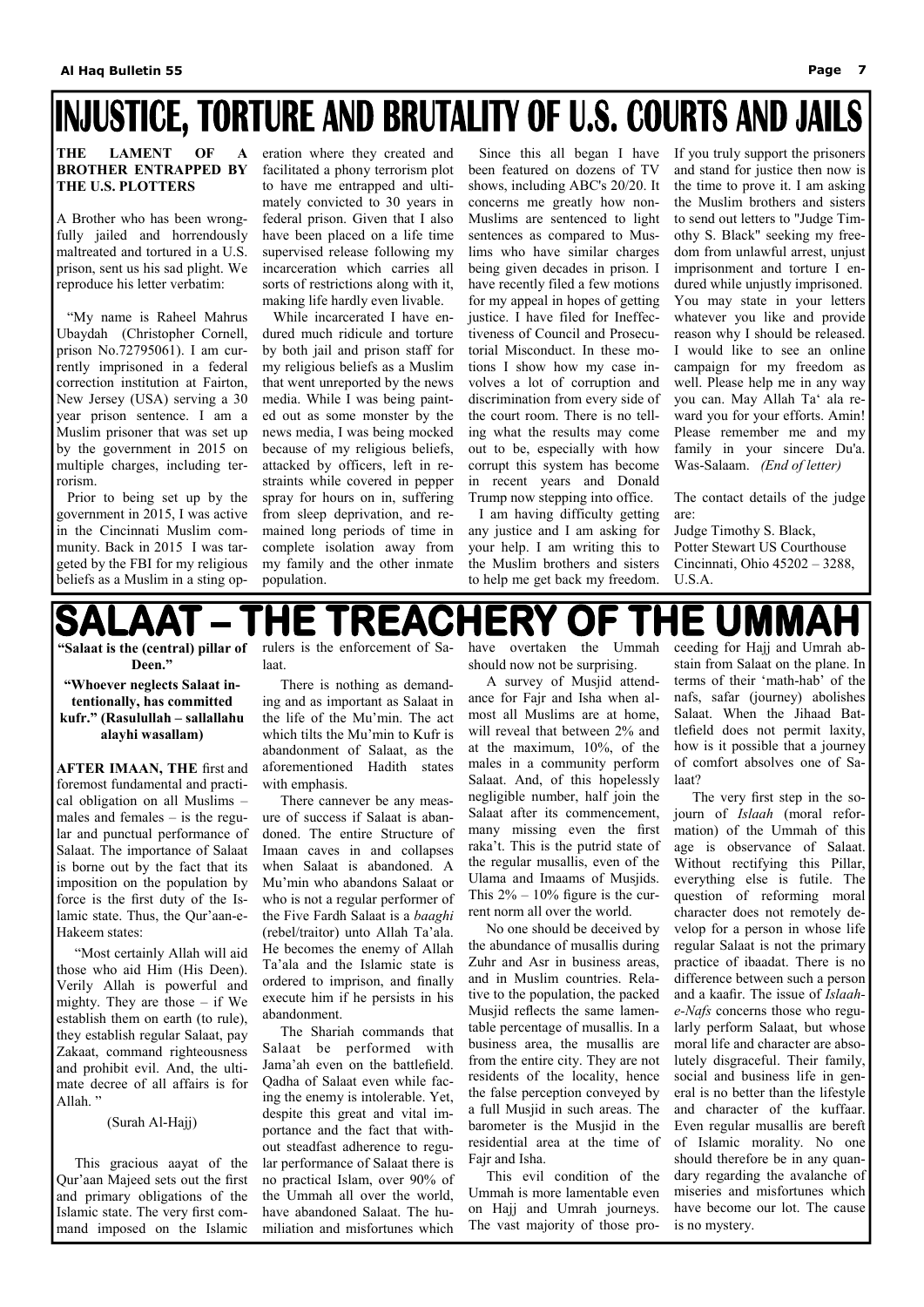## THE BATTLE OF PALESTINE

The Khalifah, Hadhrat Abu Bakr (radhiyallahu anhu) despatched an army of 10,000 Mujahideen under the command of Hadhrat Amr Bin Al'As (radhiyallahu anhu) to wage Jihad in Palestine. When this information reached Heraculus, the Christian emperor, he summoned a Christian Arab spy to give an account of the Muslims. The following conversation took place:

**Heraculus:** "When did you depart from Madinah?"

dressed in only two cloths. He wanders around the market place like an undistinguished man. He protects the rights of people. He ensures that the strong fulfil the rights of the weak. He treats all people, the weak and the strong, with equality."

**Spy:** "Twenty five days ago".

**Heraculus:** "Who is the chief of the Muslims?"

**Spy:** "His name is Abu Bakr. He has despatched an army to invade your land. I have studied those people carefully. They are diligent, strong, ever-prepared and intelligent."

**Heraculus:** "Have you seen Abu Bakr?"

**Spy:** "Yes, I have seen him. In fact, I sold him a shawl for 4 dirhams, which he wears over his shoulders. He is a simple man

**Heraculus:** "Describe his appearance."

**Spy:** "He is tall, of wheaten colour, light cheeks, The joints of his fingers are broad. His front teeth are extremely beautiful."

*(Heraculus laughed and said)***:** "He is the Khalifah of Muhammad. He is described in our Scripture. The second person who will take over after him is also described in our Scripture. Victory will be in his hands and the defeat of the enemies."

**Spy:** "I have seen that person too. He is in the constant companionship of Abu Bakr, never separating himself."

**Heraculus:** "I had already warned the Romans some time ago. I had invited them to success and salvation, but they had ignored me, and had refused to obey me. I am certain that now the Romans will very soon be expelled from Syria."

Although the emperor was convinced of the truth of Islam to which the Injeel (Bible) testified, he did not embrace the Deen. He sent a powerful army of 100,000 against the Muslim army of 10,000. When Hadhrat Amr, the Muslim commander was informed of the approach of the Christian army, he addressed the Sahaabah, and said:

"We seek the aid of Allah. Might and power are only with Him. You and I are all equal in the matter of Jihad. In the stand against the enemy seek aid from Allah. Fight valiantly for the sake of your Shariah and Deen. Whoever will be killed, will be a Shaheed (Martyr). Whoever remains alive, will be Saeed (Fortunate)."

With the inferior Muslim force of 10,000 pitted against the superior Christian army of 100,000,

the battle was indeed grim and ferocious. Hadhrat Abdullah Bin Umar (radhiyallahu anhu) who had participated in this Jihad, narrated the following episode:

"In the thick of the battle, I recited a dua which Rasulullah (sallallahu alayhi wasallam) had taught me. It was the time of Zawwaal. Suddenly I looked towards the heaven. I saw several doorways opening up. Numerous horsemen donned in white with glittering green spears in their hands emerged from the doorways. A caller from them proclaimed that victory will be with us. The caller exclaimed: "O Ummah of Muhammad! (Sallallahu alayhi wasallam). Allah's aid has arrived." I take oath by Allah! Within a short while we were victorious. The Christians were routed and they fled in total disorder."

Ten thousand Christian soldiers, were slain in that battle, while only 130 Muslims were martyred.

"Verily, Allah had aided you in many places (of battle …" (Qur'aan)

### **FEMALE LEADERSHIP**  "Men are the rulers

over women." (Qur'aan)

Hadhrat Abu Bakr (radhiyallahu anhu) narrated that a messenger returned from the army despatched by Rasulullah (sallallahu alayhi wasallam) to convey some information of the kuffaar forces. One of the things mentioned by him was: that a woman was their ruler. Rasulullah (sallallahu alayhi wasallam) said: "Men are destroyed when they follow women." (Mustadrak-e-Haakim) Rasulullah (sallallahu alayhi wasallam) said: "When your rulers are the best among you; your wealthy the most generous among you, and your affairs are decided my mutual consultation, then the surface of the earth is better for you than in its bowels (the graves). (But) when your rulers are the vilest of you; your wealthy are the misers, and your affairs are entrusted to women, then the bowels of the earth are better for you than its surface." (Tirmizi) Rasulullah (sallallahu alayhi wasallam) said: "There is no Ji-

## "DOG OF THE ROMANS"

had, no Jumuah and no following of the Janaazah for women." When Rasulullah (sallallahu

alayhi wasallam) was informed that after the death of the Persian emperor, his daughter ascended

the throne, he commented: "Never will prosper a nation who *(Continued on page 10)* 

Irene (Augusta), the empress of Byzantium (the eastern Roman Empire) had concluded a treaty with the Abbaasi (Abbaside) Khalifah Mahdi. In the year 182 Hijri, she had blinded her son and seized the throne. After five years of rule, she was deposed and exiled. Nicephorus (known to Muslims by the name, Niqfoor) became the emperor. On his ascension to the throne, he violated the treaty which had been concluded between Irene and the Muslims.

 Niqfoor dispatched an insulting letter to the Abbaasi Khalifah Haroon Rashid. His letter read: "From Niqfoor, the emperor of Rome to Haroon Rashid, the king of the Arabs. The empress before me had accorded to you the status of a rook and placed her as a pawn (as in the game of chess). She had obsequiously transferred considerable wealth (taxes) to you. This was due to the feminine attribute of weakness and their folly.

 On having read this letter of mine, return all that wealth which you had received from her otherwise the sword shall decide your defeat and our victory."

 Haroon Rashid was furious when he read this insolent letter. His faced darkened with so much anger that no one at that time dared to speak with him. His ministers out of fear dispersed. No one dared offered Haroon Rashid any counsel on that occasion. Then on the reverse side of Niqfoor's letter, he wrote:

*"From Haroon. The Commander of the Faithful (Mu'mineen), to Niqfoor the dog of Rome. O son of a kaafirah! I have read your letter. The answer you shall see, not hear."*  Haroon Rashid sounded the war drums the very same day. He set out personally with his army the very same day, not stopping en route at any place. He penetrated Roman territory, and sacked and destroyed the cities of the Romans. The battle with Niqfoor took place at Heraclea where the Romans were decisively defeated. Niqfoor petitioned for peace. He pledged to pay an increased tax annually. Haroon Rashid accepted.

 However, when Haroon Rashid with his army reached Rakkah in Shaam (Syria), Niqfoor having underestimated the Khalifah, violated the treaty. He had gained the impression that Haroon Rashid would not return to do battle so quick in so inclement a season. As soon as Haroon Rashid was informed of the violation he set off to punish the Roman dog.

The Roman emperor was

shocked with astonishment and fear by the rapid march of Haroon Rashid who braved the snow in mid-winter. In the battle, Niqfoor having been wounded, fled. Haroon Rashid entered the emperor's palace and tied his horse in the courtyard. Niqfoor sued for peace, and again Haroon Rashid accepted. The tax on him was trebled.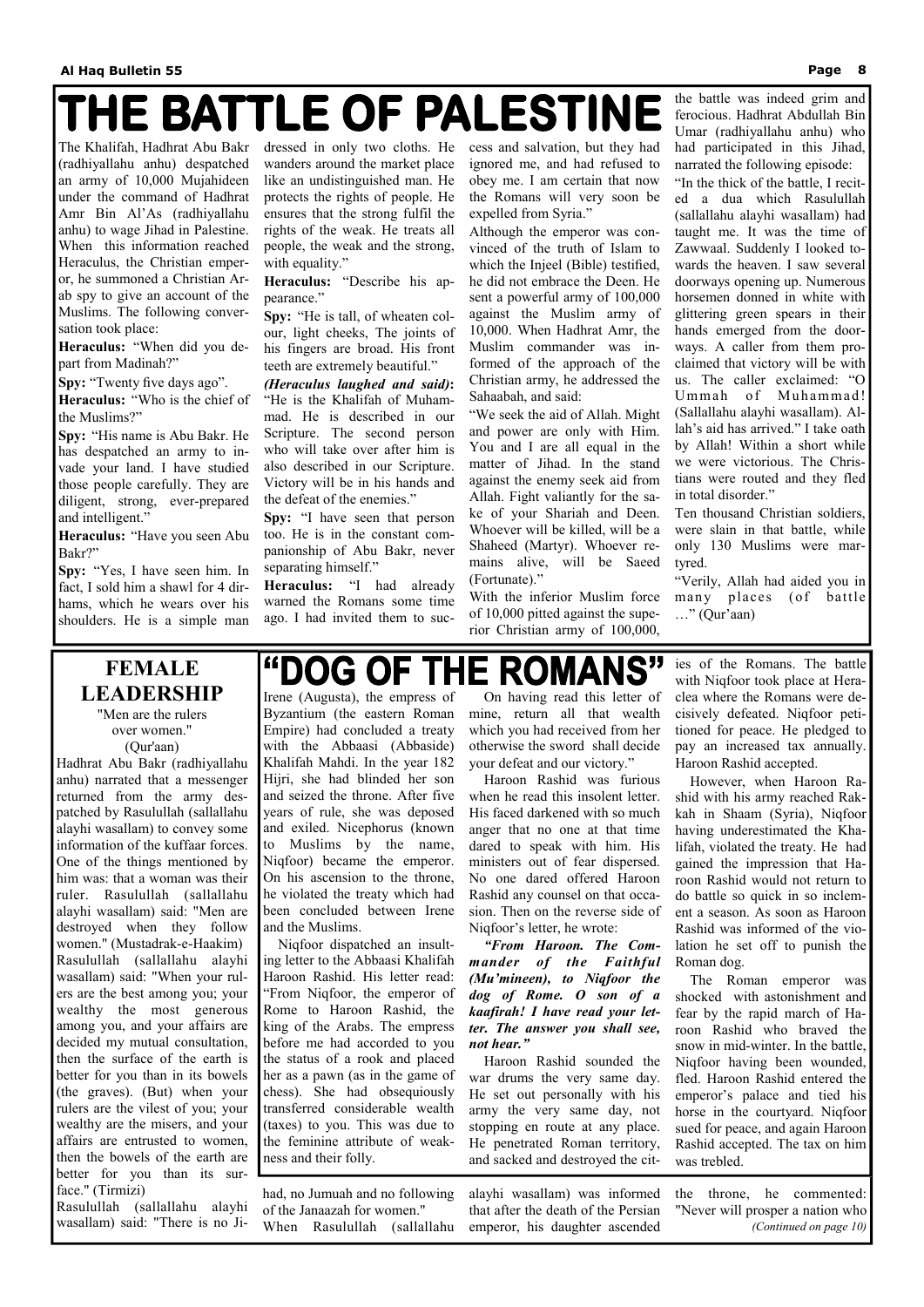## UMAR - HIS MEMORABLE JOURNEY TO BAITUL MAQDIS

**THE ILLUSTRIOUS** Khalifah of Rasulullah (sallallahu alayhi wasallam), Ameerul Mu'mineen Umar Ibn Khattaab (radhiyallahu anhu) was urged by Hadhrat Abu Ubaidah Bin Jarraah (radhiyallahu anhu), the Commander-in-Chief of the Muslim army which had laid siege to the City of Jerusalem, to come personally for taking possession of Baitul Maqdis. The Christian rulers had stipulated the presence of Hadhrat Umar (radhiyallahu anhu) for handing over the City without battle. The description of Hadhrat Umar (radhiyallahu anhu) was given in detail in the Tauraah. Therefore they wanted to physically ascertain if the Ruler of the Muslims was the person mentioned in the Tauraah.

 Ameerul Mu'mineen set out with only a camel and one slave. There was no retinue, no bodyguards, no servants and no noblemen to accompany this great Ruler of the Islamic Empire stretching from the shores of the Atlantic in the west to the walls of China in the east. He set out like a pauper, not like an emperor.

 Reform your souls, then your bodies (actions) will be reformed. Do deeds for your Aakhirah, it will then suffice for your worldly needs. Whoever intends to take the path to Jannat should incumbently follow the Jama'ah (Ahlus Sunnah Wal Jama'ah), for verily, shaitaan is with the solitary man........

qwa constrained him to be on equal terms with the slave accompanying him. The slave would lead the camel for a distance (e.g. 5 km) while Hadhrat Umar would be seated on the camel. The next five kilometres would be the turn of the slave to sit on the camel while Ameerul Mu'mineen would lead the camel. In this manner they alternated their walking and riding. When ultimately they reached Baitul Maqdis, the slave was riding on top of the camel, and Umar, The Great, was walking holding the leash of the camel.

 His justice, kindness and Ta-we (the Arabs) were the most "O People! Most certainly,

 The army with its four commanders under the Flag of Hadhrat Ubaidah Bin Jarraah (radhiyallahu anhu) had come to a place called Jaabiyah to welcome Ameerul Mu'mineen. All the inhabitants came out of their homes to see and welcome Hadhrat Umar (radhiyallahu anhu). When Ameerul Mu'mineen reached Jaabiyah, he delivered an inspiring khutbah (lecture) to the crowds and the army. The following are just a few extracts from his Khutbah:

contemptible nation. Then Allah honoured us (gave us respect) with Islam. Whenever we shall search for honour with anything other than the Object by which Allah gave us honour (i.e. Islam), verily, Allah will then disgrace us. ……

 Never be alone with a woman, for verily, shaitaan is the third one present. He whose good deeds make him happy, and his sins grieve him, verily he is a Mu'min…"

 Having an aversion for publicity and being honoured, Hadhrat Umar (radhiyallahu anhu) ordered the army to disperse. Then he walked ahead alone with utmost humility. When the leadership (the army commanders, etc.) approached him, Ameerul Mu'mineen commanded: "Disperse from me. Where is my Brother, Ubaidah Aamir Bin Jar-

raah?" From behind, the Commander-in-Chief stepped forward. These two great stalwarts of Islam embraced. There was prolonged sobbing of the two without saying a word. Then Hadhrat Umar said: "O Abu Ubaidah! When Allah Ta'ala will, on the Day of Qiyaamah, ask us what we had done after the departure of Rasulullah (sallallahu alayhi wasallam), what answer shall we have?" Hadhrat Abu Ubaidah said: "O Ameerul Mu'mineen! Let us go to one side (away from the crowds) and cry."

 Both went to a distance and sat under a tree, sobbing out their hearts. The army, the people and the Nasaara rulers and noblemen, all looked on with astonishment and awe. They wondered: What type of souls were these? Despite having conquered the world and ruling it, they lived and acted like mendicants – in fact, that was the reality. They were mendicants on the Journey to Aakhirat. These were our *Aslaaf –* our noble and great Predecessors from whom we have inherited the Sunnah of Rasulullah (sallallahu alayhi wasallam).

### **The Nusrat (Aid) of Allah**

**ON THE OCCASION** of the Battle of Yarmuk, Hadhrat Khalid Bin Walid (radhiyallahu anhu) selected 30 Sahaabah to confront Jablah Bin Aim who was at the head of an army of sixty thousand soldiers. Hadhrat Abu Ubaidah (radhiyallahu anhu) commented: "Do you want to destroy the Muslims?" Hadhrat Khalid Bin Walid (radhiyallahu anhu) said: "No! I have selected such men who are the equivalent of 60,000." But Hadhrat Abu Ubaidah (radhiyallahu anhu) was not satisfied. Hence, another 30 Sahaabah were selected. The sixty Sahaabah went into battle against Jablah and his army. The battle raged fiercely all day long. Finally, the army of Jablah fled from the battlefield in defeat. *(This was the Nusrat of Allah Ta'ala with the Sahaabah.)*  Sixty Sahaabah facing and fighting an army of 60,000 kuffaar, fully armed with the best weaponry of the age! This

equates to one Sahaabi for every thousand kuffaar. Is this possible, asks the materialist? Crass materialism which is the fundamental attribute of atheism inhibits the intelligence from comprehending transcendental and spiritual realities. Westernized Muslims – those whose intelligence has been colonized and brainwashed by the western kufr system of education, are also sceptical, hence they seek to argue away the literal meanings of certain Qur'aanic aayaat. They further deny miraculous episodes whose authenticity is established by authentic narration transmitted by reliable authorities. For the Mu'min with grounded Imaan, there is no conundrum in the fact of 60 facing and defeating 60,000. Allah Ta'ala is Qadeer. He has power over everything, and He intervenes and decrees as He deems fit. Allah Azza Wa Jal sent one person, Nabi Musa (alayhis salaam) with

his *Asaa (Staff)* and *Yad-e-Baidhaa' (his glittering hand)* to confront and defeat Fir'oun and his armies.

 Allah Ta'ala had dispatched a one-legged mosquito to destroy the powerful king Namrud who had claimed to be god. Regarding battlefield victories for the Mu'mineen, the simple answer is the *Nusrat (Aid)* of Allah Ta'ala, which He sends in a variety of ways. In Surah Aal-e-Imraan, Aayat 125, The Qur'aan Majeed states:

*"….If you have Sabr and Taqwa…..your Rabb will help you with five thousand Malaaikah (Angels) specially marked (i.e. in uniform)."* 

 Since the Sahaabah, especially those selected by Hadhrat Khalid Bin Walid (radhiyallahu anhu), were men of the loftiest status of Sabr and Taqwa, he understood well that they would be the recipients of Divide Aid. The Malaaikah would be present to bolster and assist them against the powerful foe. For Muslims there

is no surprise in the arrival of the Nusrat of Allah Ta'ala.

 On another occasion, the Commander of the Muslim army fighting in a distant kaafir land sent an urgent request to Ameerul Mu'mineen Hadhrat Umar (radhiyallahu anhu) for 3000 reinforcements for defeating the kuffaar army. Hadhrat Umar (radhiyallahu anhu) sent for one Sahaabi. When the Sahaabi arrived, Hadhrat Umar (radhiyallahu anhu) gave him some naseehat and ordered him to proceed to the battlefield and reinforce the Muslim army. After a few days when the Sahaabi reached the Muslim camp, the commander asked about the 3000 reinforcements he had requested. The Sahaabi replied that he was the 3000 reinforcements sent by Ameerul Mu'mineen. With the presence of this single Sahaabi who, in the opinion of Hadhrat Umar (radhiyallahu anhu) was the equivalent of 3,000 fighters, the Muslims decisively defeated the kuffaar army.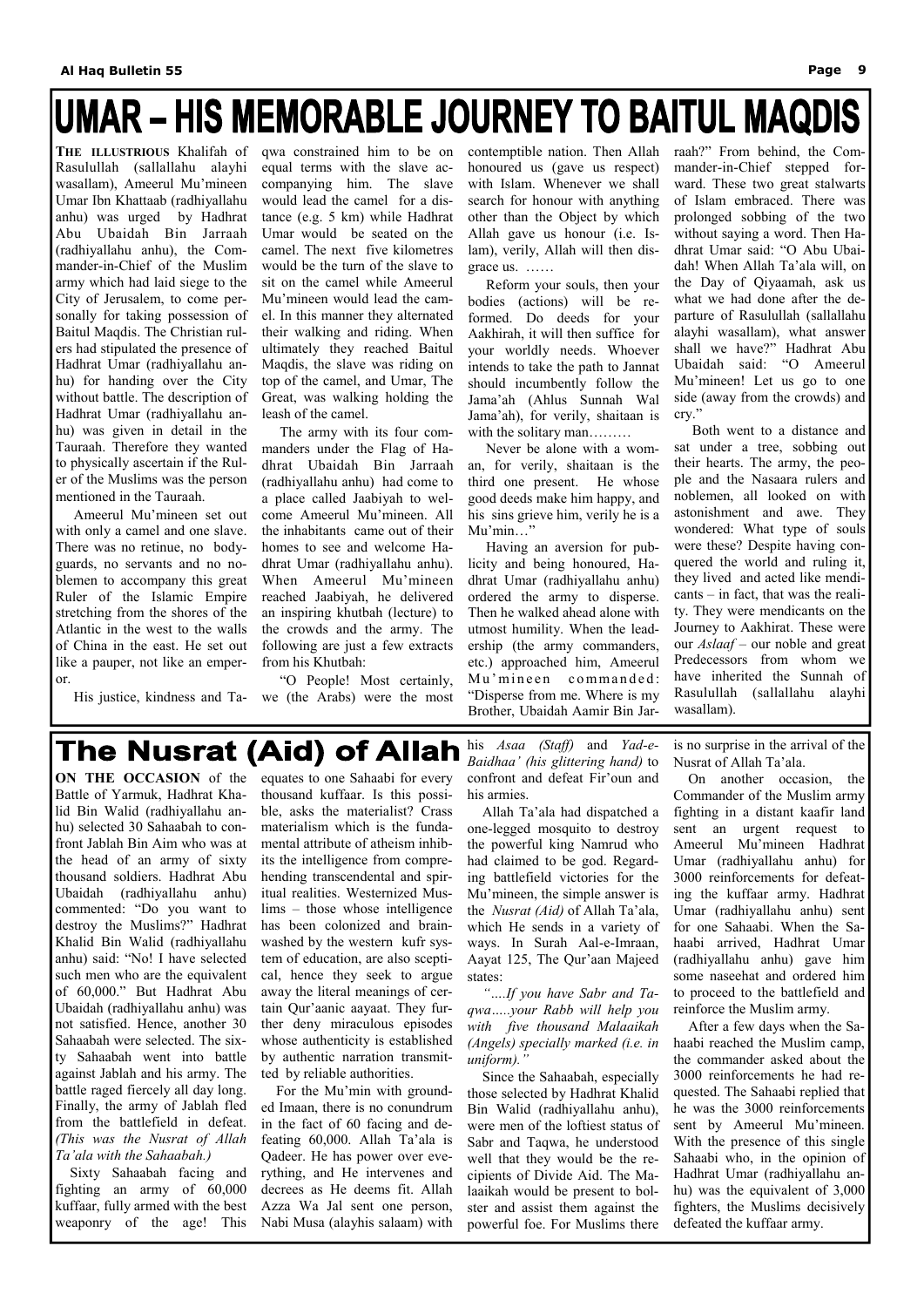### **ALLAH'S ATHAAB - THE SIGN**

The *Sign* of the impending universal (*aam*) punishment to overtake a community is the total abandonment by the Ulama of their Waajib obligation of *Amr Bil Ma'roof Nahy Anil Munkar* (Commanding righteousness and prohibiting evil). Rasulullah (sallallahu alayhi wasallam) said: "Command righteousness and prohibit evil otherwise a tyrant will be imposed over you (to rule you). He will not respect your seniors nor show mercy to your

little ones. (At such a time), your pious men will supplicate (to Allah for aid), but they will not be answered. They will (at that late stage) seek forgiveness, but will not be forgiven."

### **A CRIME**

The abandonment of this sacred obligation is a crime of the Ulama universally. Having abandoned *Amr Bil Ma'roof* and *Nahy anil Munkar*, the Ulama have set into motion the process of incremental erosion of the Shariah with their confounded strategies of *Ta'weel-e-Baatil* (Baseless Interpretation). One after the other, the Ahkaam (Laws) of the Shariah are first watered down, then abrogated. What the Shariah has decreed haraam is made lawful on the flimsiest basis and pretexts. Principles applicable in extraordinary situations are evoked simply for finding accommodation in the Shariah for ideas, concepts and injurious practices.

Ulama are legalizing pictures of animate objects, television, alcohol, music, abandonment of Hijaab, defilement of the Musaajid, consumption of haraam, abrogation of the law of Mushtabah, riba, corrupt monetary transactions, kuffaar style garments, kuffaar sports and many other acts considered vice and sin from the very inception of Islam.

### **PRINCIPLES**

Ulama of superficial knowledge and shallow understanding have made principles such as *(Continued on page 12)* 

### **OUR PUNISHMENT** THE TYRANTS ARE

*"And fear such a fitnah (divine punishment) which will most assuredly not be restricted to only the (flagrant) transgressors. And, know that verily Allah is severe in punishment." (Qur'aan)*  When the guardians of the Shariah – the Ulama – follow in the footsteps of the priests and monks of the Yahood and Nasaara, by abstaining from *Amr Bil Ma'roof, Nahy Anil Munkar* and with their silence when the Haqq of Islam is being distorted and trampled on by professed Muslims, then such Ulama slide into the camp of the Ulama-e-Soo' (the evil scholars). This Qur'aanic aayat, in particular,

refers to the Ulama-e-Soo'.

 Furthermore, within the scope of this divine warning come even the very pious worshippers who consciously follow the Deen, but abstain from *Amr Bil Ma'roof (Pious Deeds)* were like the donors, and focus it on Allah Az-*Nahy anil Munkar.* They become desensitized in their evil environment. They begin to socialize and fraternize with the flagrant violators of the Shariah. They condone the acts of transgression of the wealthy and manufacture decrees (fataawa) of permissibility for their wrong-doings to ensure there is no cessation of donations and gifts. Such pious worshippers will also be caught in the whirlwind of divine chastisement when it overtakes the community. They will find no

succour.

 Hadhrat Aishah (radhiyallahu anha) narrated that Allah Ta'ala commanded Jibraeel (alayhis salaam) to destroy a city in which there lived 20,000 saintly persons whose *A'maal-e-Saalihah*  deeds of Ambiya. When Jibraeel (alayhis salaam) queried the secret underlying this Divine Command, Allah Ta'ala informed him that these *Aabideen* (pious worshippers) abstained from *Amr Bil Ma'roof Nahy Anil Munkar.*  They fraternized and associated with the flagrant transgressors. They responded to their haraam wedding invitations and other merry-making functions, and consumed the *mal-oon* (accursed) food served at these evil functions. This

*'hikmat'* (satanic diplomacy) which is the hallmark of the Ulama-e-Soo' of our time, led to the ruin and destruction of even these 20,000 *Aabideen*.

 The Ulama should divert their gaze from the pockets of their za Wa Jal. The projects of the Deen will operate, continue, expand or decrease according to the decree of Allah Ta'ala. The safeguarding of the Deen is Allah's responsibility. The responsibility of the Muslim is to only ensure that he maintains himself strictly within the limits of the Shariah. *"Say: Nothing befalls us except what Allah has decreed for us. He is our protector. Thus, the Mu'minoon should have trust on Allah." (Qur'aan)*

Hadhrat Abu Darda (radhiyallahu anhu) narrates that Rasulullah (sallallahu alayhi wasallam) said:

 *"Verily, Allah Ta'ala says: 'I am Allah, besides Whom there is no deity, but Me. I am the King of kings. The hearts of kings are in My Hands. When people obey Me, I turn the hearts of the kings towards them with mercy and affection. When people disobey Me, I turn the hearts of kings with wrath and tyranny towards them. Then they (the rulers) inflict terrible tyranny on them (the people). Therefore do not (waste your time by) engaging in the invocation of curses on the rulers. Rather, involve yourselves with thikr, and humility so that I protect you against (the tyranny) of your rulers."* 

 All the tyrannical and oppressive rulers in all the Muslim lands mirror the oppression and

tyranny of the various Muslim nations – the tyranny and oppression on the Deen of Allah Ta'ala. A corrupt Ummah who has desecrated the Qur'aan and the Sunnah worse than the desecration of the kuffaar who had flushed the Qur'aan Majeed down the toilet and who had burnt the Qur'aan Shareef, does not deserve just and benevolent rulers.

 The desecration of the Qur'aan by Muslims is the kufr interpolation and interpretation by means of which they deny the Deen of Allah Ta'ala. Every Tom, Dick, Harry and dumb aunts with dense brains consider themselves capable of interpreting the Qur'aan which even the Sahaabah were unable of accomplishing. As long as this desecration of the Deen continues, so long will the persecution of the oppressors endure. These rulers are the *Athaab* of Allah Ta'ala for a grossly treacherous Ummah.

 Rasulullah (sallallahu alayhi wasallam) said: "When Allah intends goodness for a people, He appoints over them their most tolerant ones; their Ulama decide their disputes, and He bestows wealth to their generous ones. And, when Allah Ta'ala intends ruin for a people, he appoints their morons to rule them; their ignoramuses to decide their disputes, and He bestows wealth to their misers."

assigns its affairs to a woman." There exists Ijma' (Consensus) of fourteen centuries that it is not permissible to appoint a woman to any position of leadership. Summing up this position of the Shariah, Imaam Ghazaali (rahmatullah alayh) stated: "Imaamate (leadership) of a woman is not valid even if all the attributes of perfection and excellence are found in her. " (Fadhaaihul Baatiniyyah) Among the signs of Qiyaamah, Rasulullah (sallallahu alayhi wasallam) said is: "A man will follow his wife. "

## **DERELICTION OF THE ULAMI**

*(Continued from page 8)* 

### **DEMOCRACY - THE RULE OF MORONS**  Hakimul Ummat Hadhrat Maulana Ashraf Ali Thanvi (rahmatullah alayh) commenting on the western system of democracy, said: "Morons are assembled for presenting majority opinion. The opinion of the majority of morons will certainly incline towards stupidity." In rejection of democracy, Hadhrat Maulana Ashraf Ali Thanvi (rahmatullah alayh) presented the Qur'aanic aayat: "And, if you follow the majority on earth, they will deviate you from the Path of Allah."

### **FEMALE LEADERSHIP**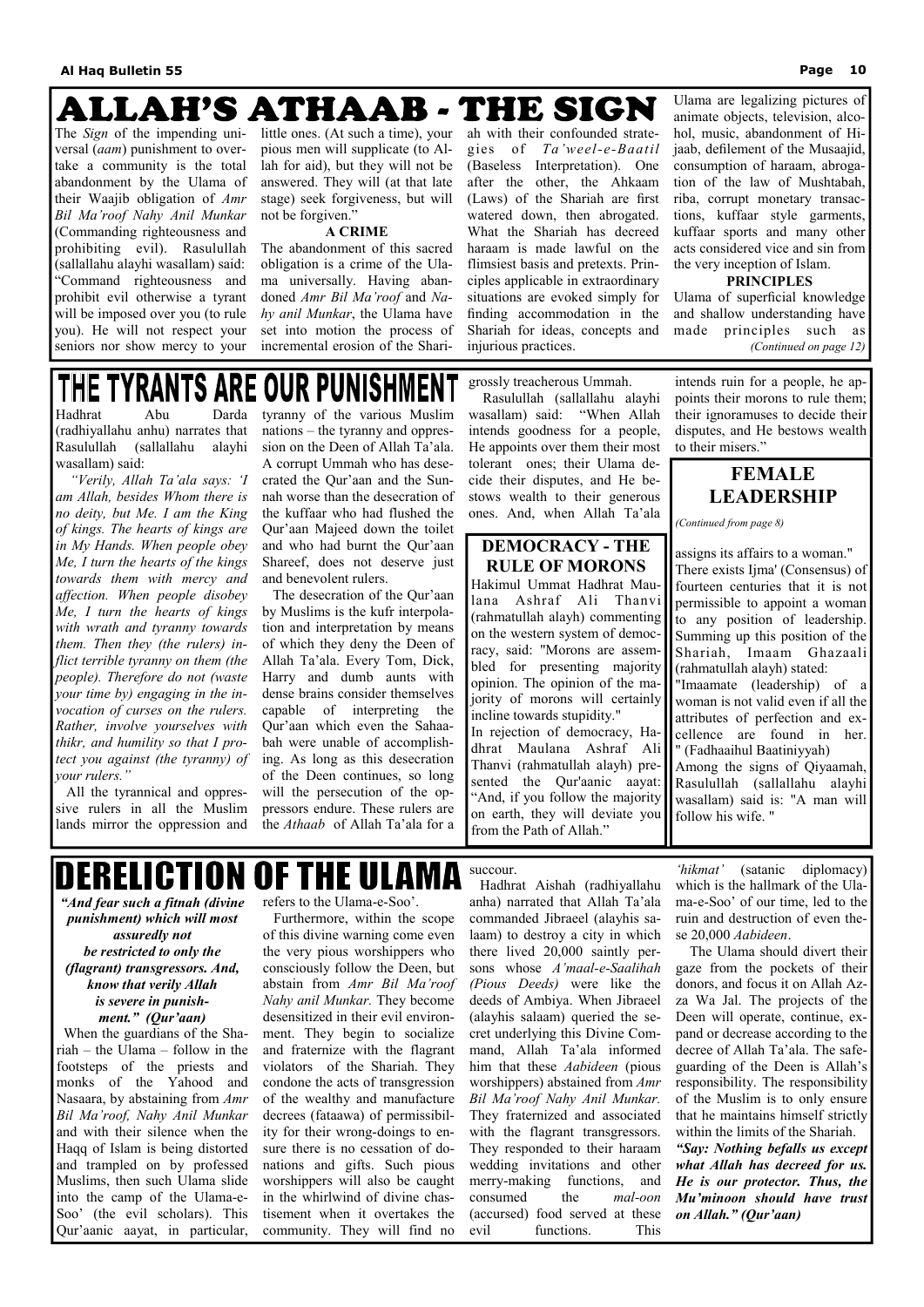# **ALLAH'S ATHAAB**

"And, when We desire to destroy a town, We command its affluent people (i.e. give them free reign). Then they recklessly indulge in fisq (immorality). The Decree (of punishment) then becomes justified. We then utterly destroy it (the town along with its people).

Many were the nations which We had annihilated after Nooh. With regard to the sins of His servants, your Rabb is sufficiently aware and sees (what they are perpetrating). "

(Surah Al-Israa', Aayats 16 and 17)

### **ALLAH'S COMMAND**

Every event which occurs in the universe is within the eternal knowledge of Allah Ta'ala and it plays itself out by the command and intervention of Allah Azza Wa Jal. While every mundane act has its material or ostensible cause, there is an inner dimension underlying its occurrence. For all things there is a baatin (inner dimension) and a zaahir (outer facade).

### **BAATIN**

Most people are unaware of the *baatin* or the inner dimension which is the real cause for the events taking place. From time immemorial, it has always been the Sunnah of Allah Azza Wa Jal to eliminate entire communities when they exceeded all bounds of transgression and immorality. The people of Nabi Nooh (alayhis salaam) were annihilated by the Great Flood. The nations of Aad and Thamud were utterly destroyed and their palaces hewn out of solid rock were divested overnight by hurricanes.

The sodomist nation of Nabi Loot (alayhis salaam) was eliminated from the face of the earth by showers of stone descending from the heavens. The army of Abraha was destroyed by a flock of birds dropping pebbles on them with a force greater than bullets.

### **ALLAH'S SUNNAH**

Declaring the Sunnah of Allah Ta'ala, the Qur'an-e-Hakeem states:

"And, We apprehended every one (of the transgressor nations) on account of their sins. From among them were those on whom We sent showers of stone. Among them were those whom the mighty screech destroyed. Among them were those whom We caused to be swallowed by the earth. And, among them were those whom We drowned. And, Allah did not do any injustice to them. But, they in fact had oppressed their own souls."

### **ALLAH'S ARMIES**

The Qur'aan Majeed states: "Unto Allah belong the armies of the heavens and the earth."

"Many were the towns which We had destroyed while they were transgressors. Thus it (the town) lay prostrate on its back.. " (Aayat 40, Hajj)

Allah Ta'ala despatches His armies against whomever He wishes. The oceans, the rain, the storms, the winds, the volcanoes, the earthquakes, the floods, the diseases, the droughts, the famines, the kuffaar and myriads of other creations are all among the armies of Allah Ta'ala. He sends against whomever He wishes any one of His armies.

Just as Allah Ta'ala harnesses the earthquakes, the hurricanes and the floods to devastate nations of transgressors, so too does He send kuffaar armies to punish Muslims when they have exceeded all limits of evil and vice – when they have reached the point of no return in their immorality, bid'ah, dhalaal and kufr.

The kuffaar being one of His armies to wrought destruction and devastation on Muslims, is attested to by the Qur'aan itself. Allah Ta'ala says:

"......We sent against you (O Muslims!) such of Our servants who were powerful in warfare. Then they penetrated the homes (of the Believers). And that was a promise decreed (by Allah Ta'ala).

(Bani Israaeel, aayat 5)

"And when the second decreed promise arrived, (it came) so that they (the kuffaar) disfigure your faces and so that they storm into the Musjid (pillaging and defiling it) just as they had entered it the first time, and so that they utterly devastate whatever they overran."

(Bani lsraaeel, aayat 7)

These Qur'aanic verses are of great significance in relation to the chastisement which has devastated large areas of Lebanon, bringing fear, chaos, misery and great suffering to the people.

The kuffaar mentioned in the aforementioned two verses refer to those kuffaar who annihilated Bani lsraaeel (the Muslim Ummah of that time). The *ibaadan lana'* is a reference to the kuffaar armies whom the Qur'aan describes as 'servants unto Us'. The Musjid mentioned in the verse is Musjidul Aqsa in Jerusalem. To punish the Muslim Ummah of the time for its gross and flagrant transgression, immorality and rebellion against the Shariah, Allah Ta'ala allowed the kuffaar to penetrate the homes of the Muslimeen and the Musjids

in general, and Musjidul Aqsa in particular. They pillaged, plundered and devastated in their barbaric rampages through the land of the Muslims.

### **DIVINE DESTRUCTION**

"Numerous are the towns which We had destroyed." (Aayat 4, A'raaf)

"Thus We destroyed them because of their sins and We raised after them another nation." (Aayat 6, An'aam)

"They belied Our laws. Then We destroyed them on account of their sins, and We drowned the people of Fir'oun. " (Aayat 45, A'raaf)

"We destroyed them, for verily they were criminals. " (Aayat 37, Ad-Dukhaan)

The Qur'aan Majeed repeatedly offers this assurance to the true Believers. But, Muslims in this era are not true Believers. Moral depravity has deranged the intellect and extinguished the lustre of the imaan of the Muslimeen. In consequence the Ummah is emulating cults and cultures of Allah's enemies. We have appointed the Western nations as our leaders. Allah has therefore made them our rulers.

In its present state of moral corruption and degradation, this Ummah is unfit to rule and dominate. Slaves are ruled by others. Since we have emancipated ourselves from the bondage of Allah Ta'ala we have become the slaves of all and sundry, to be buffeted and pummelled into humiliation and misery.

Intelligent Muslims reflect on the Qur'aan and heed the admonition of Rasulullah (sallallahu alayhi wasallam).

### **ISMAA-ILIS – THE FOLLOWERS OF** AGA KHAN ARE KUFFAAR



tised Islam for the decades. By taking up economical, social, educational and rural development efforts through NGOs (Non-Govt. Organizations) within the AKDN, the Ismailis and the Aga Khan have gained wide acceptance amongst these countries and masses. Hence this urgent appeal. 11. Now all these beneficiaries are "obliged and grateful" to the

Aga Khan and his followers and his organizations for the muchneeded schools, medical centers, hospitals, various projects and programmes. In this manner they are penetrating and infiltrating the support system - and one fine day, the Muslim Ummaah will wake up to the unexpected realization that they have a community of so called 'Muslims', practicing the Un-Islamic Tariqah, in charge of all core and support activities. Each of these muchneeded projects will have the photos of Aga Khan decorating

the walls.

 In the name of Allah Ta'ala and Islam, kindly urge our Brothers and Sisters to do Da'wah to the Ismailis, who otherwise will, on the day of judgement, hold us responsible for not conveying the Revealed Truth to them. Dear Brother/Sister, you know much more on the subject than what little I have learnt since reverting to the Deen of Allah Ta'ala. It hurts to see the misguided simple minded people die on SHIRK because we did not amply warn them before their deaths.

*(Continued from page 6)*